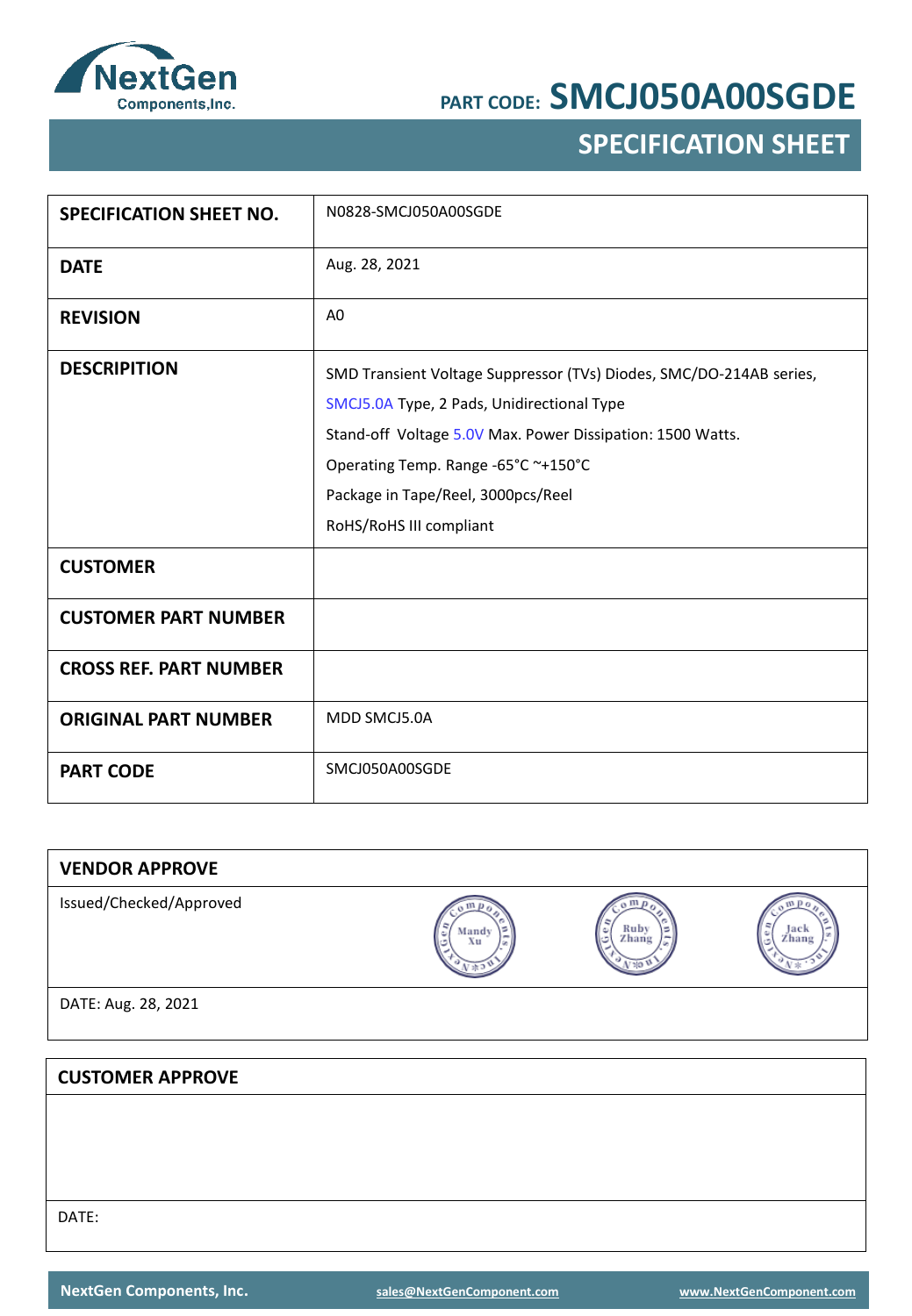

### **SMD TRANSIENT VOLTAGE SUPPRESSORS DIODES SMC SERIES**

#### **MAIN FEATURE**

• The plastic package carries Underwriters Laboratory Flammability Classification 94V-0

,

- Low profile package
- Built-in strain relief
- High temperature soldering guaranteed: 260℃/ 10 seconds at terminals
- Glass passivated chip junction
- Low inductance
- Excellent clamping capability
- 600W peak pulse power capability at 10/1000μs waveform
- Repetition rate (duty cycle): 0.01%
- Fast response time
- Repetition rate (duty cycle): 0.01%
- Typical IR less than 1μA above 10V

#### **APPLICATION**

- I/O interface
- AC/DC power supply
- Low frequency signal transmission line (RS232, RS485, etc.)

#### **PART CODE GUIDE**



| <b>SMC</b> | <b>J050A00</b> | CDE |
|------------|----------------|-----|
|            |                |     |

1) **SMC**: SMD Transient Voltage Suppressor (TVs) Diodes, SMC /DO-214AB series,

2) **J050A00**: Type code for original part number SMCJ5.0A

3) **S**: Package code, Tape/reel, 3000pcs/reel.

4) **GDE:** Marking code for "GDE" on the case surface, Different Marking for different specification.

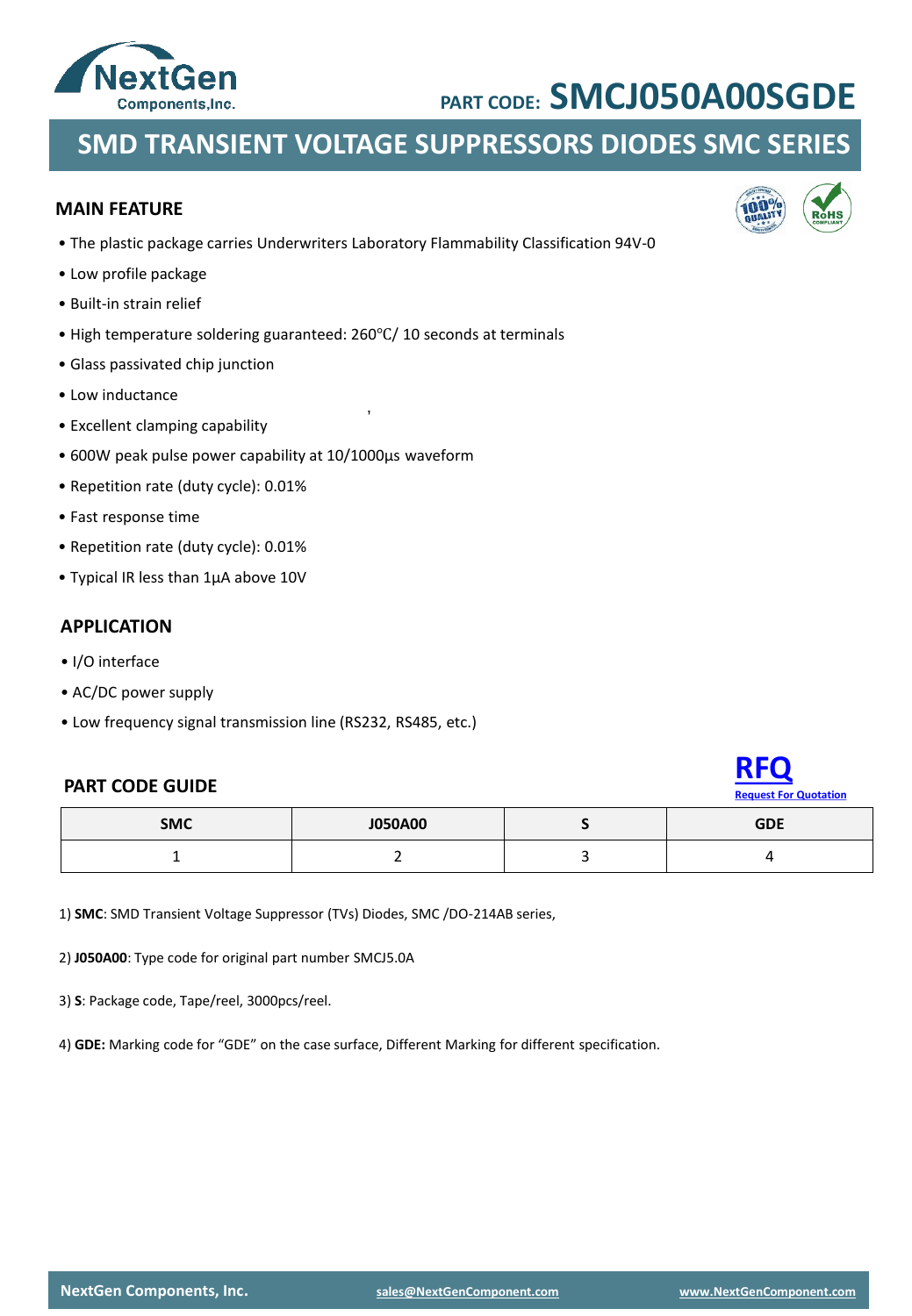

### **SMD TRANSIENT VOLTAGE SUPPRESSORS DIODES SMC SERIES**

### **MORE ITEMS AVAILABLE- Unidirectional Type**

| SMCJ050A00SGDE | SMCJ060A00SGDG | SMCJ065A00SGDK | SMCJ070A00SGDM | SMCJ075A00SGDP |
|----------------|----------------|----------------|----------------|----------------|
| SMCJ080A00SGDR | SMCJ085A00SGDT | SMCJ090A00SGDV | SMCJ10A000SGDX | SMCJ11A000SGDZ |
| SMCJ12A000SGEE | SMCJ13A000SGEG | SMCJ14A000SGEK | SMCJ15A000SGEM | SMCJ16A000SGEP |
| SMCJ17A000SGER | SMCJ18A000SGET | SMCJ20A000SGEV | SMCJ22A000SGEX | SMCJ24A000SGEZ |
| SMCJ26A000SGFE | SMCJ28A000SGFG | SMCJ30A000SGFK | SMCJ33A000SGFM | SMCJ36A000SGFP |
| SMCJ40A000SGFR | SMCJ43A000SGFT | SMCJ45A000SGFV | SMCJ48A000SGFX | SMCJ51A000SGFZ |
| SMCJ54A000SGGE | SMCJ58A000SGGG | SMCJ60A000SGGK | SMCI64A000SGGM | SMCJ70A000SGGP |
| SMCI75A000SGGR | SMCJ78A000SGGT | SMCI85A000SGGV | SMC190A000SGGX | SMCJ100A00SGGZ |
| SMCJ110A00SGHE | SMCJ120A00SGHE | SMCJ130A00SGHK | SMCJ150A00SGHM | SMCJ160A00SGHP |
| SMCJ170A00SGHR | SMCJ180A00SGHT | SMCJ190A00SGHJ | SMCJ200A00SGHV | SMCJ210A00SGHW |
| SMCJ220A00SGHX | SMCJ250A00SGHZ | SMCJ300A00SGJE | SMCJ350A00SGJG | SMCJ400A00SGJK |
| SMCJ440A00SGJM |                |                |                |                |

#### **MORE ITEMS AVAILABLE- Bidirectional Type**

| SMCJ050CA0SBDE | SMCJ060CA0SBDG | SMCJ065CA0SBDK | SMCJ070CA0SBDM | SMCJ075CA0SBDP |
|----------------|----------------|----------------|----------------|----------------|
| SMCJ080CA0SBDR | SMCJ085CA0SBDT | SMCJ090CA0SBDV | SMCJ10CA00SBDX | SMCJ11CA00SBDZ |
| SMCJ12CA00SBEE | SMCJ13A000SBEG | SMCJ14CA00SBEK | SMCJ15CA00SBEM | SMCJ16CA00SBEP |
| SMCJ17CA00SBER | SMCJ18CA00SBET | SMCJ20CA00SBEV | SMCJ22CA00SBEX | SMCJ24CA00SBEZ |
| SMCJ26CA00SBFE | SMCJ28CA00SBFG | SMCJ30CA00SGFK | SMCJ33CA00SBFM | SMCJ36CA00SBFP |
| SMCJ40CA00SBFR | SMCJ43CA00SBFT | SMCJ45CA00SBFV | SMCJ48CA00SBFX | SMCJ51CA00SBFZ |
| SMCJ54CA00SBGE | SMCJ58CA00SBGG | SMCJ60CA00SBGK | SMCJ64CA00SBGM | SMCJ70CA00SBGP |
| SMCJ75CA00SBGR | SMCJ78CA00SBGT | SMCJ85CA00SBGV | SMCJ90CA00SBGX | SMCJ100CA0SBGZ |
| SMCJ110CA0SBHE | SMCJ120CA0SBHE | SMCJ130CA0SBHK | SMCJ150CA0SBHM | SMCJ160CA0SBHP |
| SMCJ170CA0SBHR | SMCJ180CA0SBHT | SMCJ190CA0SBHJ | SMCJ200CA0SBHV | SMCJ210CA0SBHW |
| SMCJ220CA0SBHX | SMCJ250CA0SBHZ | SMCJ300CA0SBJE | SMCJ350CA0SBJG | SMCJ400CA0SBJK |
| SMCJ440CA0SBJM |                |                |                |                |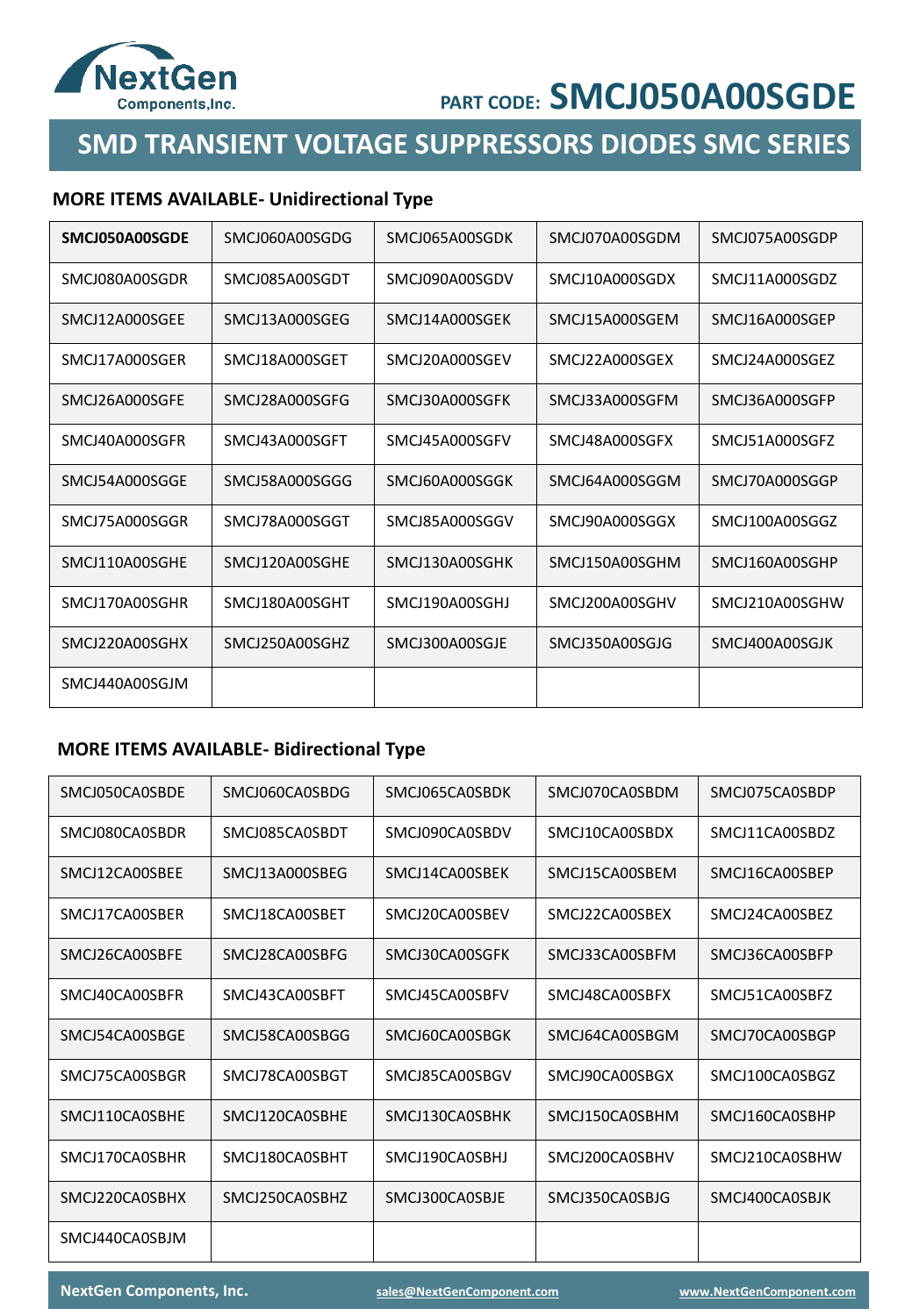

**SMD TRANSIENT VOLTAGE SUPPRESSORS DIODES SMC SERIES**

### **DIMENSION (Unit: Inch/mm)**





**Marking: GDE**



**SMC/DO-214AB**





| Symbol | Unit<br>(inch) | Unit<br>(mm) |
|--------|----------------|--------------|
| А      | 0.170          | 4.30         |
| R      | 0.160          | 4.10         |
| C      | 0.311          | 7.90         |
| D      | 0.150          | 3.80         |
| F      | 0.472          | 12.0         |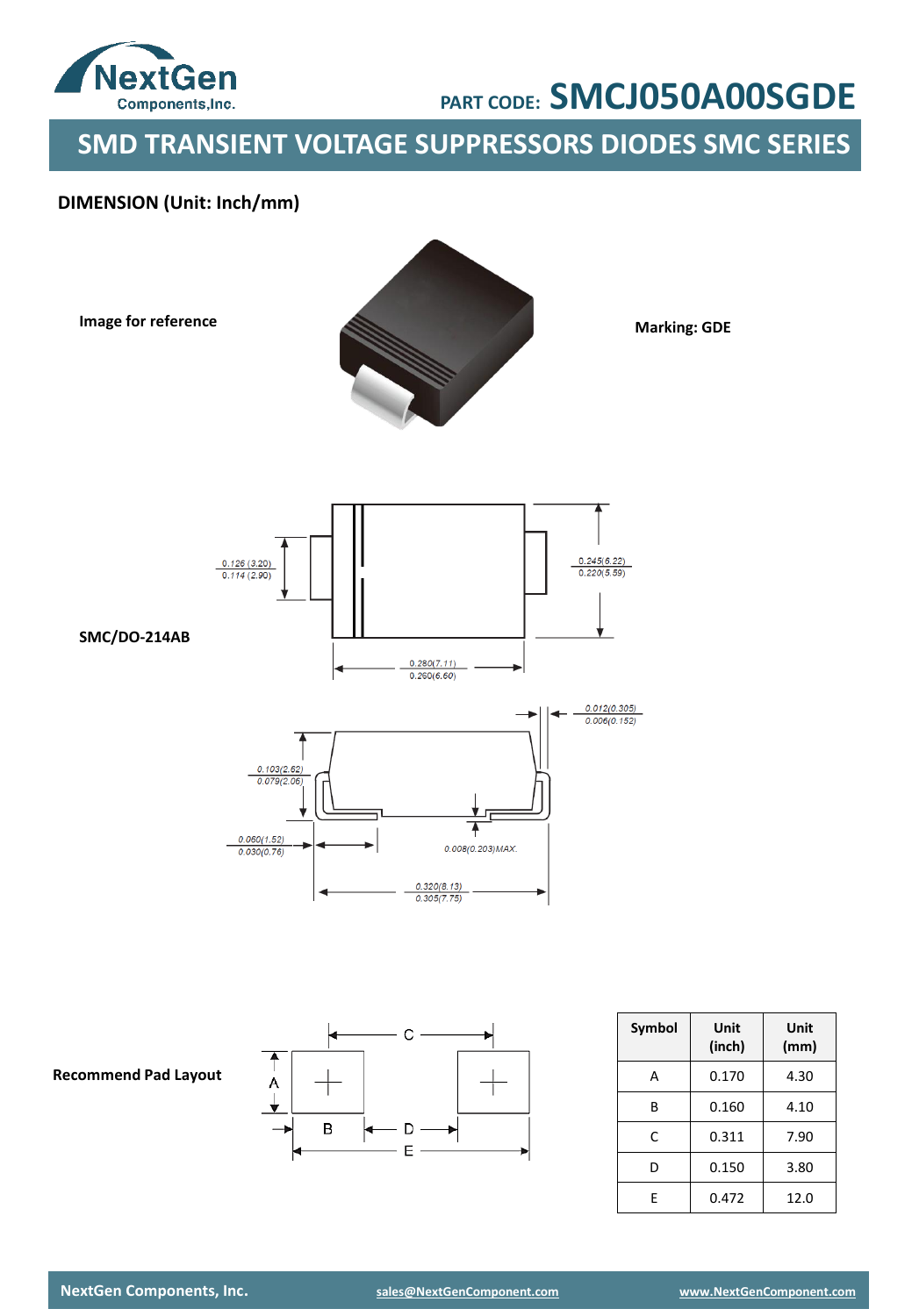

## **SMD TRANSIENT VOLTAGE SUPPRESSORS DIODES SMC SERIES**

#### **MECHANICAL DATA**

| Case                                      | <b>Terminals</b>                                                | <b>Polarity</b>                    | <b>Mounting</b><br><b>Position</b> | Weight<br>per piece           |
|-------------------------------------------|-----------------------------------------------------------------|------------------------------------|------------------------------------|-------------------------------|
| JEDEC SMC/DO-214AB<br>molded plastic body | Solder plated,<br>Solderable per<br>MIL-STD-750,<br>Method 2026 | Polarity symbol<br>marking on case | Any                                | 0.0070 Ounce,<br>0.2180 grams |

#### **MAX. RATING & CHARACTERISTICS - Ratings at 25**℃ **ambient temperature unless otherwise specified.**

| <b>Parameter</b>                                                            | <b>SYMBOLS</b> |      | <b>VALUE</b> |        | <b>UNITS</b> |
|-----------------------------------------------------------------------------|----------------|------|--------------|--------|--------------|
|                                                                             |                | Min. | Typical      | Max.   |              |
| Peak pulse power dissipation at 10/1000µs<br>waveform (Note1, Note2, Fig.1) | P ppm          | 1500 |              |        | W            |
| Peak pulse current of at 10/1000us waveform<br>(Note 1, Fig.3)              | I ppm          |      |              | 163.0  | A            |
| Steady state power dissipation at TA=50°C (Fig.5)                           | P M(AV)        | 6.5  |              |        | W            |
| Peak forward surge current 8.3ms single half                                | I FSM          |      | 200          |        | A            |
| sine-wave superimposed on rated load                                        |                |      |              |        |              |
| (JEDEC Method) (Note3, Fig.6)                                               |                |      |              |        |              |
| Thermal resistance junction to lead                                         | R QJL          |      | 15           |        | °C/W         |
| Thermal resistance junction to ambient                                      | R QJA          |      | 75           |        | °C/W         |
| Operating junction temperature range                                        | ΤJ             | -65  |              | $+150$ | °C           |
| Storage temperature range                                                   | T STG          | -65  |              | $+150$ | °C           |

Note

1. Non-repetitive current pulse, per Fig 3 and derated above TA=25 °C per Fig 2

2. Mounted on 5.0\*5.0mm(Thickness 0.03mm) copper pads to each terminal

3. 8.3ms single half sine – wave or equivalent square wave, duty cycle – 4 pulsed per minute Max

#### **ELECTRICALCHARACTERISTICS - Ratings at 25**℃

| Parameter                      | <b>SYMBOLS</b>  | <b>VALUE</b>       | <b>UNITS</b> |
|--------------------------------|-----------------|--------------------|--------------|
| Reverse Stand-Off Voltage      | V RWM           | 5.0                | v            |
| Breakdown Voltage @IT          | V <sub>BR</sub> | $6.40^{\circ}7.00$ | v            |
| <b>Test Current</b>            | Iт              | 10                 | mA           |
| Maximum Clamping Voltage @I PP | V c             | 9.2                | V            |
| Peak Pulse Current             | l PP.           | 163.0              | A            |
| Reverse Leakage @V RWM         | IR.             | 800                | μA           |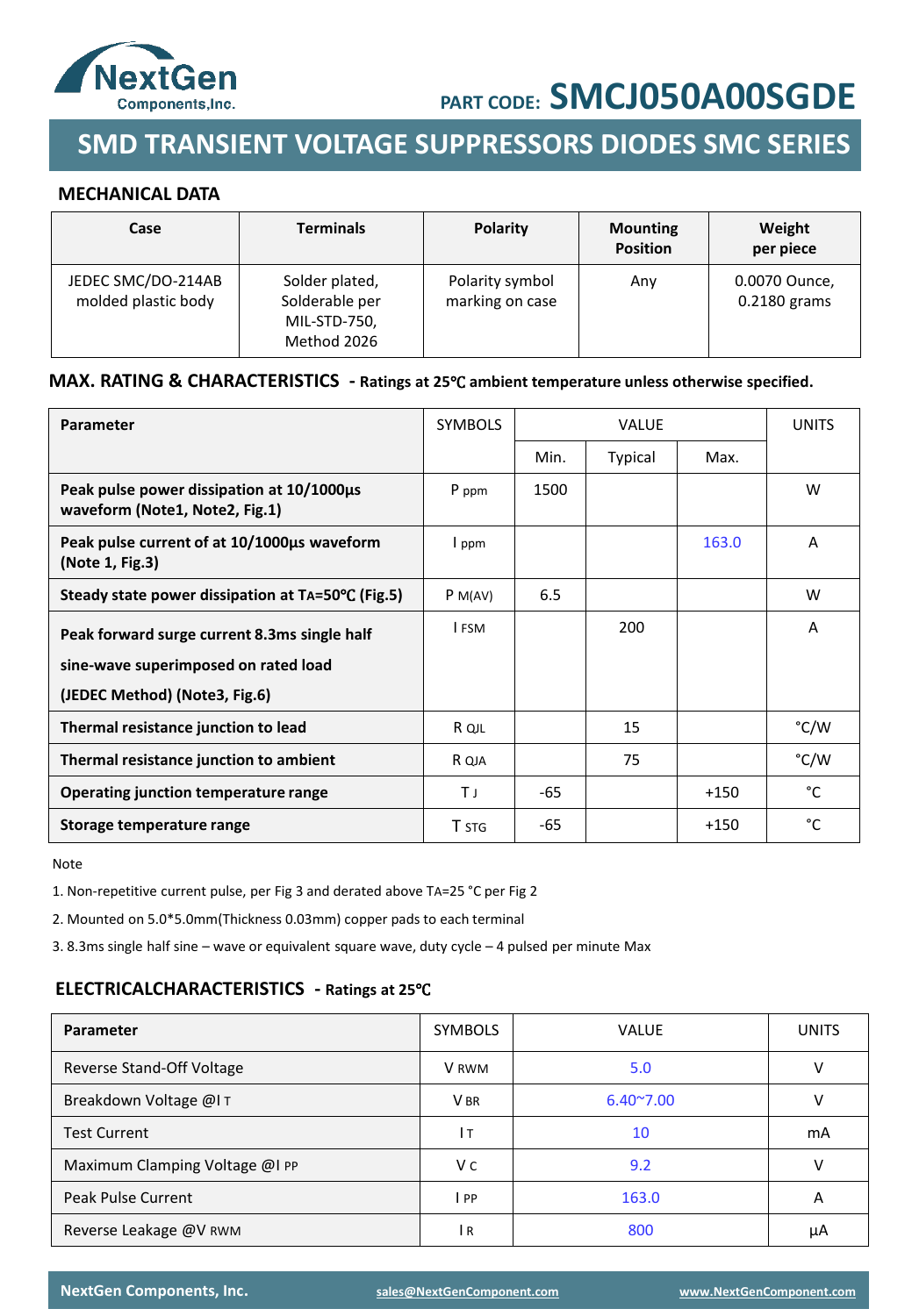

### **SMD TRANSIENT VOLTAGE SUPPRESSORS DIODES SMC SERIES**

### **RELIABILITY**

| <b>Number</b>  | <b>Experiment Items</b>                      | <b>Experiment Method And Conditions</b>                                                                        | Reference<br><b>Documents</b>  |
|----------------|----------------------------------------------|----------------------------------------------------------------------------------------------------------------|--------------------------------|
| $\mathbf{1}$   | Solder Resistance Test                       | Test 260°C± 5°C for 10 ± 2 sec.<br>Immerse body into solder 1/16" ± 1/32"                                      | MIL-STD-750D<br>METHOD-2031.2  |
| $\overline{2}$ | Solderability Test                           | 230°C ±5°C for 5 sec.                                                                                          | MIL-STD-750D<br>METHOD-2026.10 |
| 3              | <b>Pull Test</b>                             | 1 kg in axial lead direction for 10 sec.                                                                       | MIL-STD-750D<br>METHOD-2036.4  |
| 4              | <b>Bend Test</b>                             | 0.5Kg Weight Applied To Each Lead,<br>Bending Arcs 90 °C ± 5 °C For 3 Times                                    | MIL-STD-750D<br>METHOD-2036.4  |
| 5              | High Temperature Reverse<br><b>Bias Test</b> | TA=100°C for 1000 Hours at VR=80%<br>Rated VR                                                                  | MIL-STD-750D<br>METHOD-1038.4  |
| 6              | Forward Operation Life Test                  | TA=25°C Rated Average Rectified<br>Current                                                                     | MIL-STD-750D<br>METHOD-1027.3  |
| $\overline{7}$ | Intermittent Operation Life<br>Test          | On state: 5 min with rated IRMS Power<br>Off state: 5 min with Cool Forced Air.<br>On and off for 1000 cycles. | MIL-STD-750D<br>METHOD-1036.3  |
| 8              | Pressure Cooker Test                         | 15 PSIG, TA=121°C, 4 hours                                                                                     | MIL-S-19500<br>APPENOIXC       |
| 9              | <b>Temperature Cycling Test</b>              | -55°C~+125°C; 30 Minutes For Dwelled<br>Time 5 minutes for transferred time.<br>Total: 10 cycles.              | MIL-STD-750D<br>METHOD-1051.7  |
| 10             | <b>Thermal Shock Test</b>                    | 0°C for 5 minutes., 100°C for 5 minutes,<br>Total: 10 cycles                                                   | MIL-STD-750D<br>METHOD-1056.7  |
| 11             | Forward Surge Test                           | 8.3ms Single Sale Sine-wave One Surge.                                                                         | MIL-STD-750D<br>METHOD-4066.4  |
| 12             | <b>Humidity Test</b>                         | TA=65°C, RH=98% for 1000 hours.                                                                                | MIL-STD-750D<br>METHOD-1021.3  |
| 13             | High Temperature Storage<br>life Test        | 150°C for 1000 Hours                                                                                           | MIL-STD-750D<br>METHOD-1031.5  |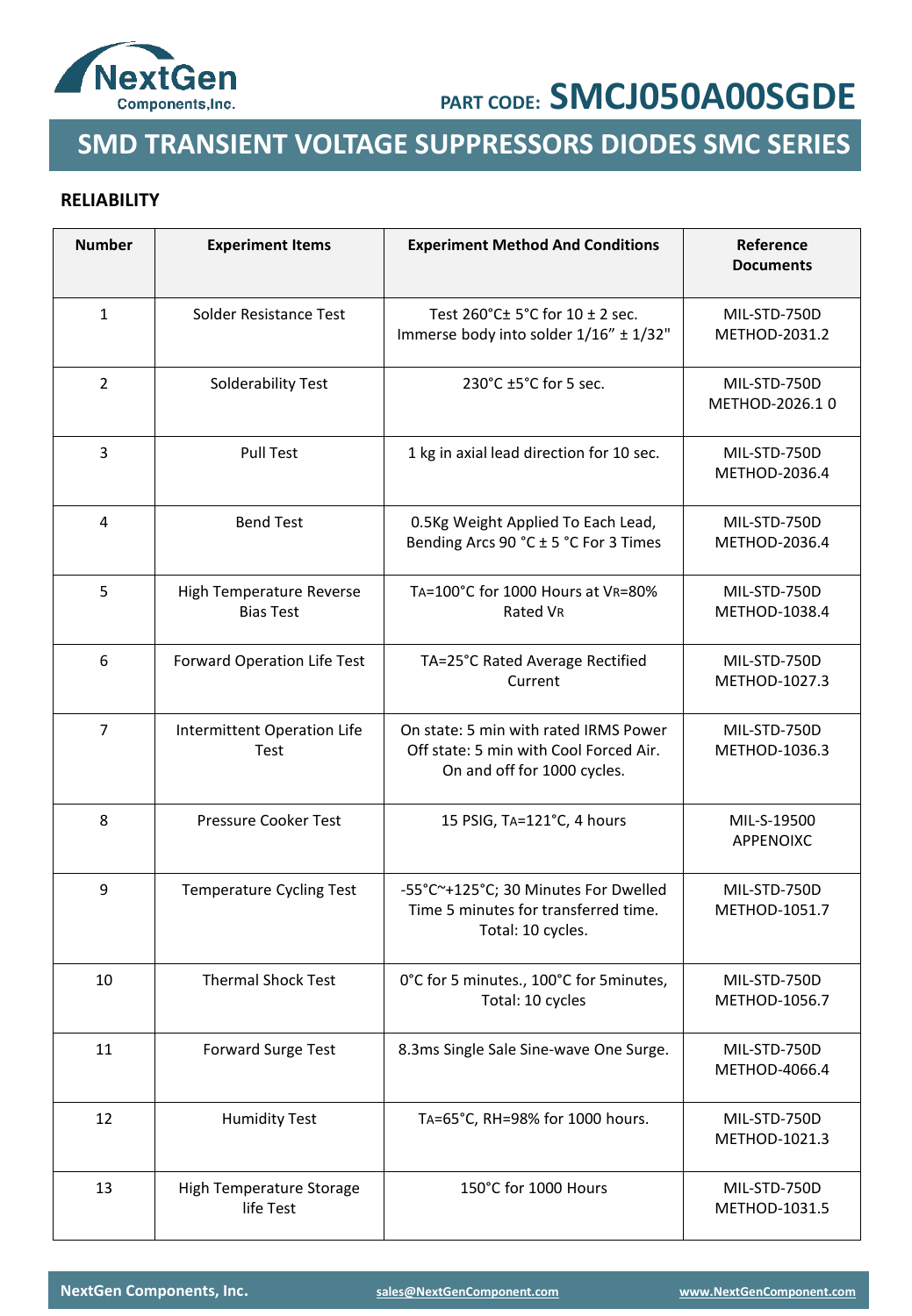

**SMD TRANSIENT VOLTAGE SUPPRESSORS DIODES SMC SERIES**

### **SUGGESTED REFLOW PROFILE (For Reference Only)**



| <b>Profile Feature</b>               |                                                 | Pb-Free Assembly      |
|--------------------------------------|-------------------------------------------------|-----------------------|
| Average Ramp-up Rate (Ts Max to Tp)  |                                                 | 3°C/second Max        |
| Preheat                              | <b>Temperature Min (Ts Min.)</b>                | $150^{\circ}$ C       |
|                                      | <b>Temperature Max (Ts Max.)</b>                | $200^{\circ}$ C       |
|                                      | Time (ts Min. to ts Max.)                       | $60 \sim 180$ seconds |
| <b>Time maintained</b><br>above      | Temperature (TL)                                | $217^{\circ}$ C       |
|                                      | Time (tL)                                       | $60 \sim 150$ seconds |
| Peak/Classification Temperature (Tp) |                                                 | 260 °C                |
|                                      | Time within 5°C of actual Peak Temperature (tp) | $20 \sim 40$ seconds  |
| Ramp-down rate                       |                                                 | 6 °C /Second Max.     |
| Time 25 °C to Peak Temperature       |                                                 | 8 minutes Max.        |
| <b>Suggest reflow times</b>          |                                                 | 3 Times Max.          |

7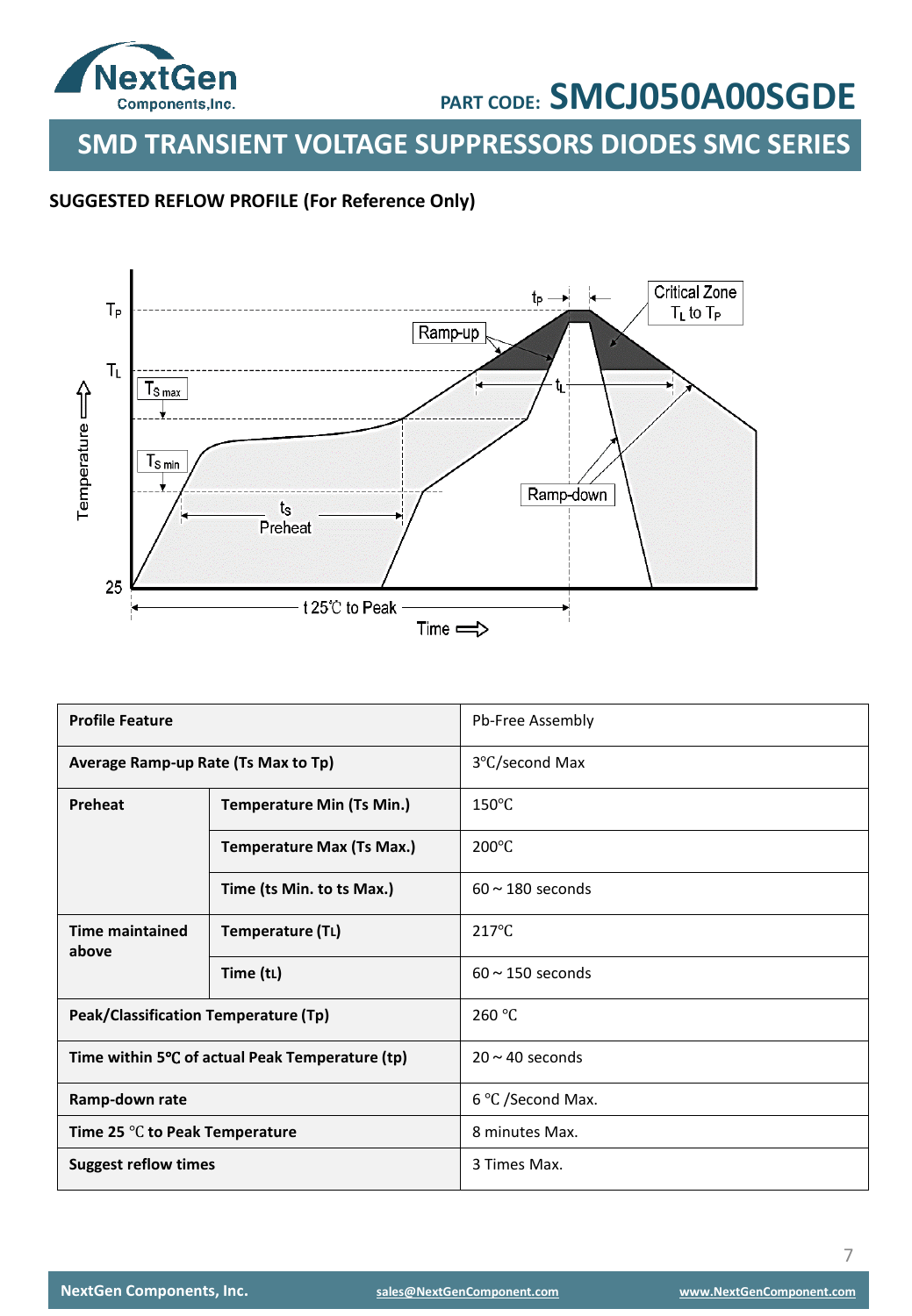

**SMD TRANSIENT VOLTAGE SUPPRESSORS DIODES SMC SERIES**

### **RATINGS AND CHARACTERISTIC CURVES (For Reference Only)**







#### -Reverse Breakdown Voltage

Figure 6. Maximum Non-Repetitive Forward Surge Current Uni-Directional Only



**NextGen Components, Inc. [sales@NextGenComponent.com](mailto:sales@NextGenComponent.com) [www.NextGenComponent.com](http://www.nextgencomponent.com/)**

25

50

75

A-Ambient Temperature

100

125

150

175

 $\overline{\mathbf{4}}$ 

3

 $\overline{2}$ 

1

 $\mathsf 0$ 

 $\pmb{0}$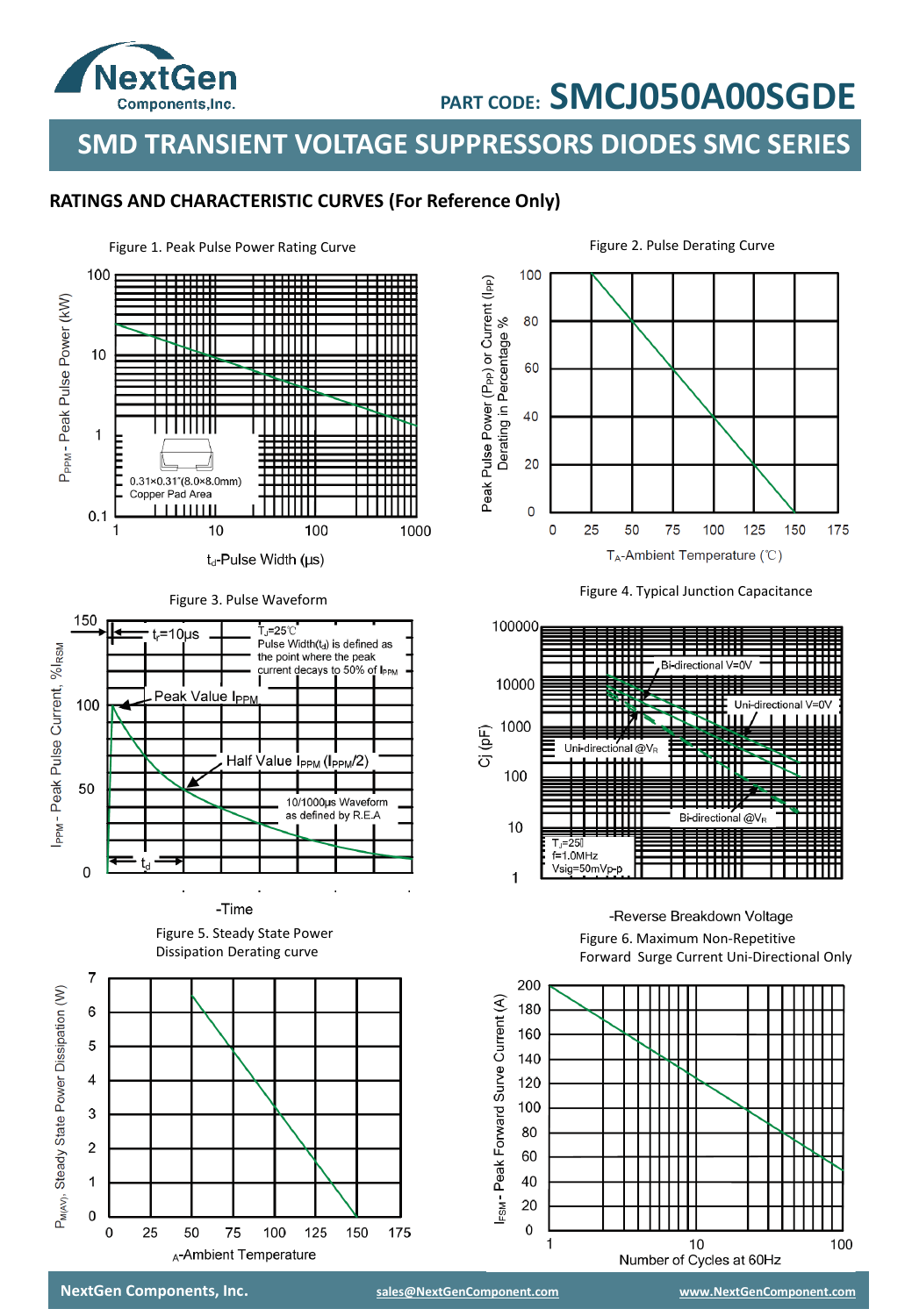

## **SMD TRANSIENT VOLTAGE SUPPRESSORS DIODES SMC SERIES**

### **TAPE/REEL (Unit: mm)**

All Devices are packed in accordance with EIA standard RS-481-A and specifications.





| Item                     | Symbol         | <b>Tolerance</b> | SMC/DO-214AB |
|--------------------------|----------------|------------------|--------------|
| Carrier width            | А              | 0.1              | 6.15         |
| Carrier Length           | B              | 0.1              | 8.41         |
| Carrier Depth            | $\mathsf{C}$   | 0.1              | 2.42         |
| Sprocket hole            | d              | 0.05             | 1.50         |
| 13"Reel outside diameter | D              | 2.0              | 330.00       |
| 13"Reel inner diameter   | D <sub>1</sub> | Min.             | 50.00        |
| 7"Reel outside diameter  |                |                  |              |
| 7"Reel inner diameter    |                |                  |              |
| Feed hole diameter       | D <sub>2</sub> | 0.5              | 13.00        |
| Sprocket hole position   | E              | 0.1              | 1.75         |
| Punch hole position      | F              | 0.1              | 7.50         |
| Punch hole pitch         | P              | 0.1              | 8.00         |
| Sprocket hole pitch      | P <sub>0</sub> | 0.1              | 4.00         |
| Embossment center        | P1             | 0.1              | 2.00         |
| Overall tape thickness   | T.             | 0.1              | 0.25         |
| Tape width               | W              | 0.3              | 16.00        |
| Reel width               | W1             | 1.0              | 16.50        |

**NextGen Components, Inc. [sales@NextGenComponent.com](mailto:sales@NextGenComponent.com) [www.NextGenComponent.com](http://www.nextgencomponent.com/)**